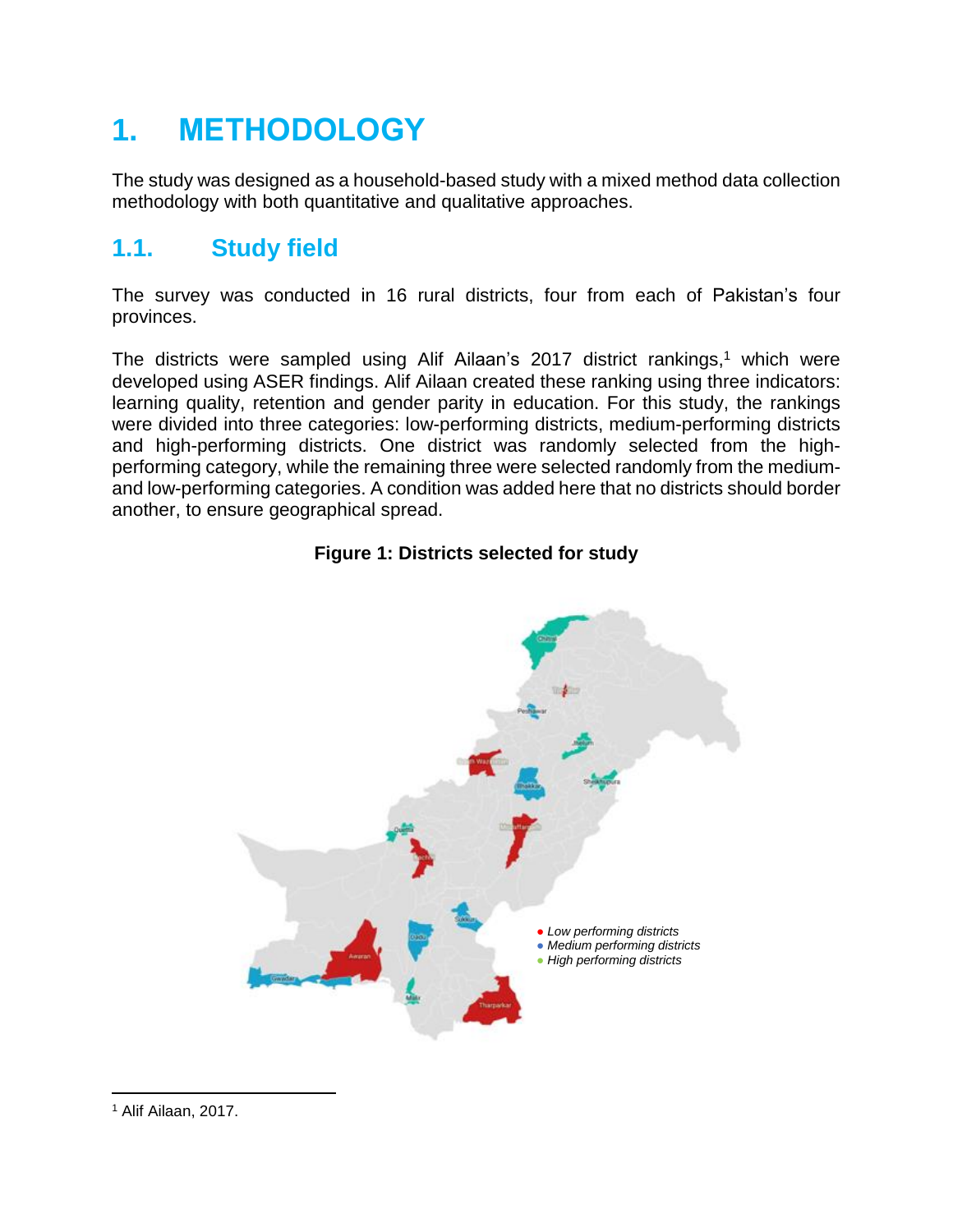| <b>Province</b>         | <b>Districts</b>                                        |
|-------------------------|---------------------------------------------------------|
| <b>Balochistan</b>      | Quetta<br>Awaran<br>Gwadar<br><b>Bolan</b>              |
| Khyber Pakhtunkhwa (KP) | Peshawar<br>South Waziristan<br>Torghar<br>Chitral      |
| Punjab                  | Jhelum<br><b>Bhakkar</b><br>Muzaffargarh<br>Sheikhupura |
| Sindh                   | Karachi-Malir<br>Sukkur<br>Tharparkar<br>Dadu           |

#### **1.2. Sampling**

The total population of this survey consists of 16 rural districts of Pakistan.

The sampling frame was developed using a village list, data from the Population Census 2017 based on the total number of households, and the total population of each village in the list.

In view of the variability of key variables, population distribution and field resources, a sample of 600 households pertaining to 20 households from each village was used.

A two-stage sample design was adopted:

- First stage: 30 villages were selected using the provisional village directory of the 2017 census.
- Second stage: 20 households were selected in each of the 30 selected villages.

The allocation plan was as follows:

|    |    | Districts Villages per district Households per village |
|----|----|--------------------------------------------------------|
| 16 | 30 | 20 <sup>1</sup>                                        |

The sample primary sampling units (PSUs) were considered sufficient to produce reliable estimates with a 5 per cent margin of error at 95 per cent confidence level. Villages in districts were taken as PSUs.

Sample PSUs were selected using the probability proportional to size (PPS) method. Every year, 20 villages from the previous year are retained and 10 new villages are added. Ten villages are dropped from the previous year's list and 10 new villages are added from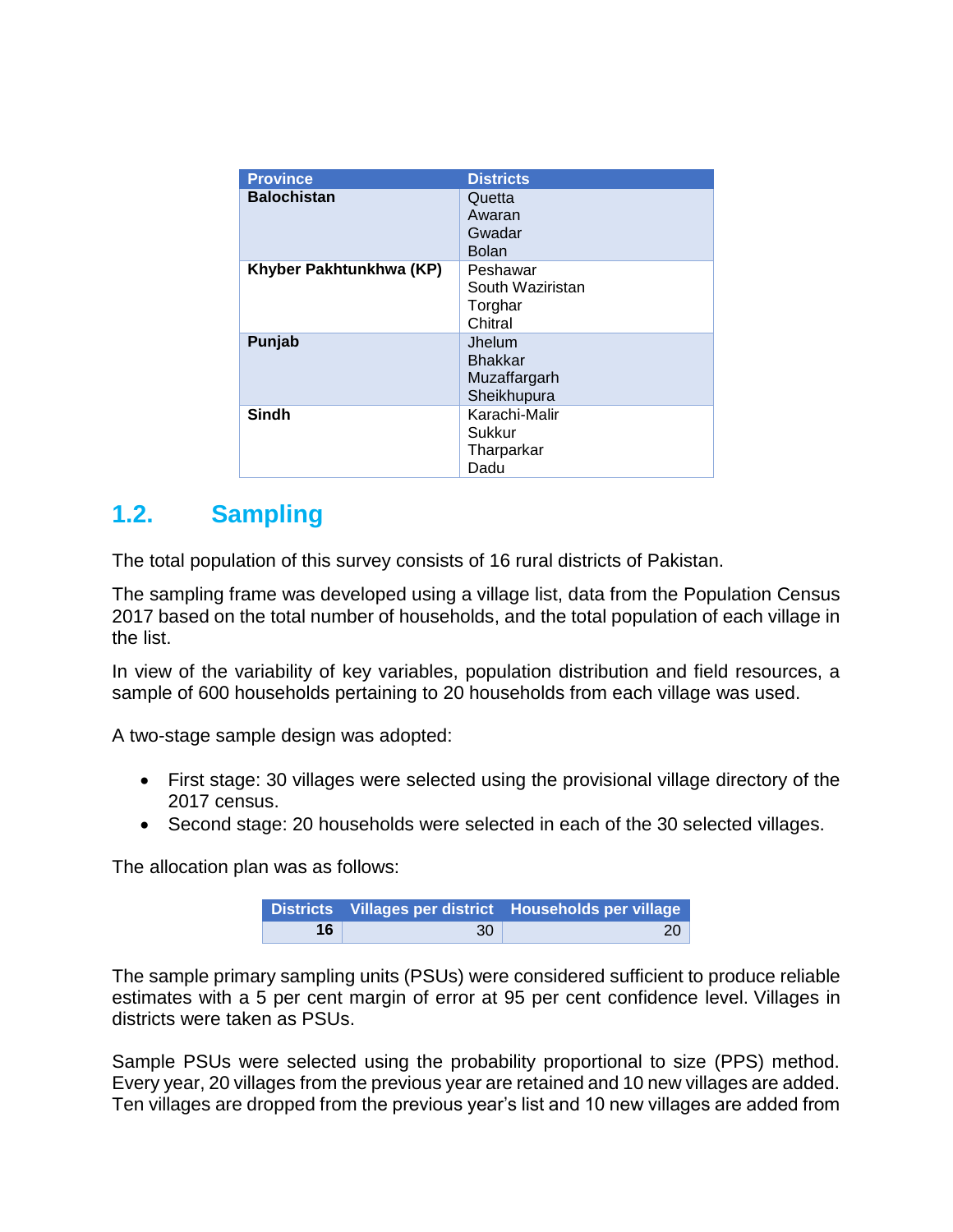the population census village directory. The 10 new villages are also chosen using PPS. The 20 old villages and 10 new villages give us a "rotating panel" of villages, which generates a better estimate of changes.

Households were treated as secondary sampling units (SSUs). Based on actual households in each PSU, 20 households were selected. This was achieved by dividing each village into four parts. In each of the four parts, started from the central location and every fifth household on the left-hand side going in a circular fashion was picked, till five households are selected from each part.

One government school (mandatory) and one private school (optional) was selected from each village to assess school readiness for COVID-19.

## **1.3. Survey tools**

This household-based study was conducted across 16 rural districts selected using twostage stratified sampling. The questionnaire for households aimed to capture the impact that school closures in Pakistan have had on learning levels and enrolment. It is hypothesized that school closures would have made learning especially difficult for girls, who are engaged in household chores more than boys, as well as for children belonging to households where wealth, technology, and parental education as resources for homebased learning are less readily available.

Along with the household survey, one government and one private school from each village was also surveyed with regard to school facilities, teacher attendance and budget allocations, with a separate section added to monitor precautions undertaken during COVID-19 when alternate-day schooling was being observed.

Existing ASER tools for measuring learning including English, Urdu/Sindhi/Pashto and Arithmetic were adapted using the textbooks for 2020 for the current study. The International Common Assessment for Numeracy open-source tool, $2$  which enables internationally comparable results, informed the development of the adapted Arithmetic tool. The adapted tools were shared with curriculum departments of all provinces for feedback and suggestions.

The instructions provided to the data collection team on identifying households and conducting the survey are provided in the Annex.

### **1.4. Survey process**

The survey process began with provincial trainings. District-level partners were engaged to fully realize the objective of a "citizen-led" assessment. Three provincial trainings (one each for Punjab and KP and one for Sindh and Balochistan) were conducted for master trainers selected from the study districts. The master trainers were trained on what to do

 $\overline{a}$ 

<sup>2</sup> https://palnetwork.org/ican/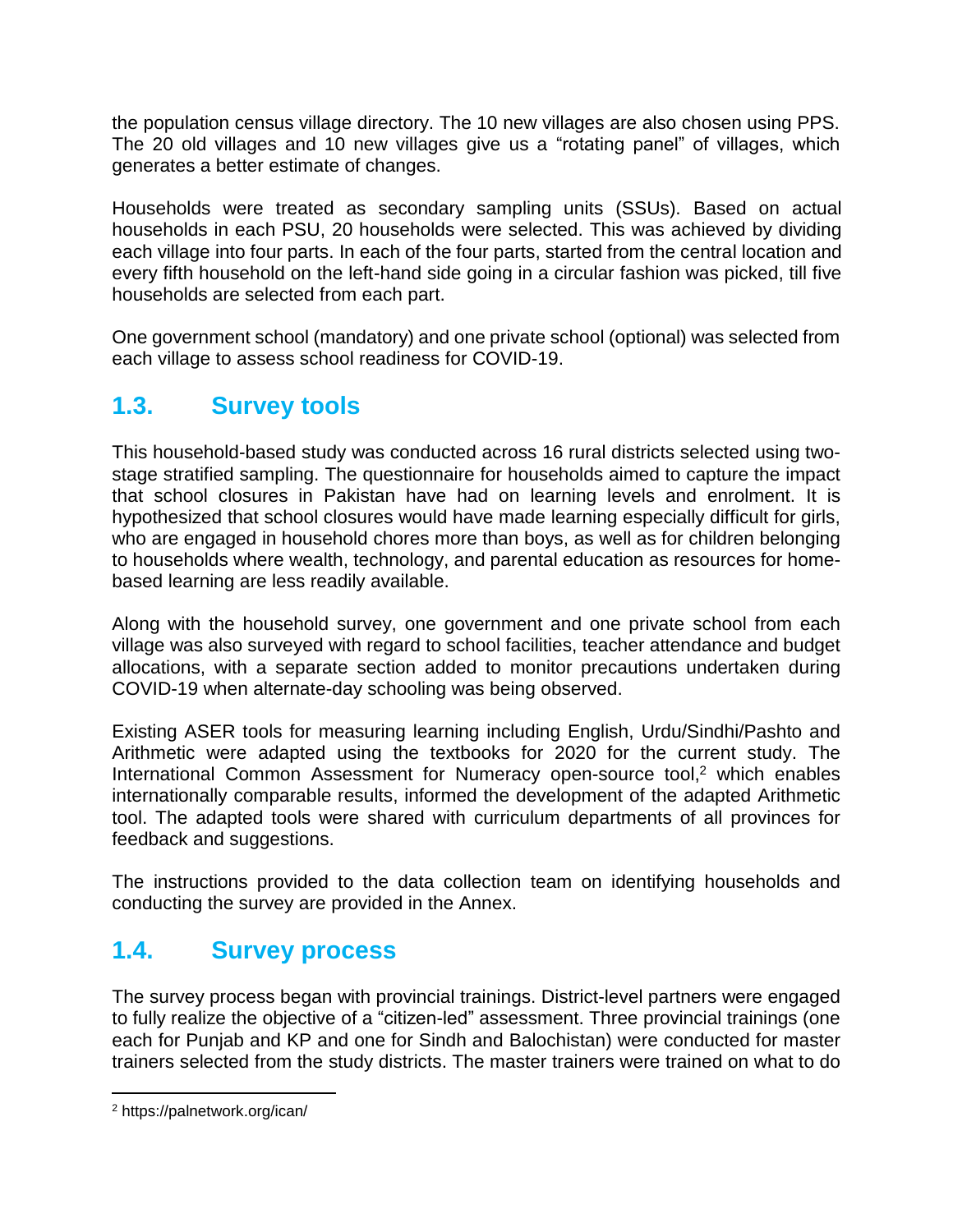in a village, how to select households, how to introduce oneself, how to conduct the assessment and gather household data, and what to do in a school. The master trainers then conducted trainings in their home districts with 60 volunteer surveyors (two volunteers per village).

The survey was conducted across the 16 study districts between mid-March and mid-April 2021.

In each village, the volunteers began by familiarizing themselves with the village boundaries and its residential areas, talking to people and drawing a rough sketch of the village to help identify households for the survey. In the households, the respondent was usually the elder or the head of the household. Information on household indicators, children's educational status and parental education was obtained from the respondent. Children aged 5–16 years were engaged only for assessment, and a few additional questions on learning during COVID-19. Assessments were conducted one on one. The questionnaires and assessment protocols are provided in the Annex.

Data collection was monitored through two channels. Firstly, partner organizations were required to monitor their volunteers. Secondly, ITA monitored conducted random spot checks. The data submitted by volunteers was checked, first by the master trainers, and then by ITA monitors at the office. Only after these quality controls and checks was a booklet approved for data entry. Data entry was performed using a customized ASER software designed to facilitate quality data collection and entry.

Adherence to strict standards of research ethics was ensured. From pre-testing to training, data collection, monitoring, data analysis and report writing, standardized ethical protocols were followed. New questions were tested for sensitivity through internal discussions, consultations, and pre-testing before they were launched to the larger public, so any sensitive question was adequately amended or even removed. During the training sessions for enumerators, one session was devoted to research ethics. Enumerators also received training on how to introduce themselves to residents and how to conduct themselves, and on ensuring that all participating households understood that participation was completely voluntary, no harm will would come from refusing to participate, and that if they chose to participate, all identifying information would be kept fully confidential and the responses analysed collectively to estimate aggregates. This process was fully ensured during data collection monitoring. In addition to these standard protocols for the ASER survey, the training, and data collection in 2021 ensured that COVID-19 protocols were strictly followed.

#### **Data analysis**

Once data entry was completed, ASER research analysts performed data cleaning and analysis. Analysis was performed only on clean datasets using the STATA software.

The data analysis centred around the children's assessments which were analysed by age, by class, gender, institution, parental education, household wealth index, and the availability of and access to technology during school closures.